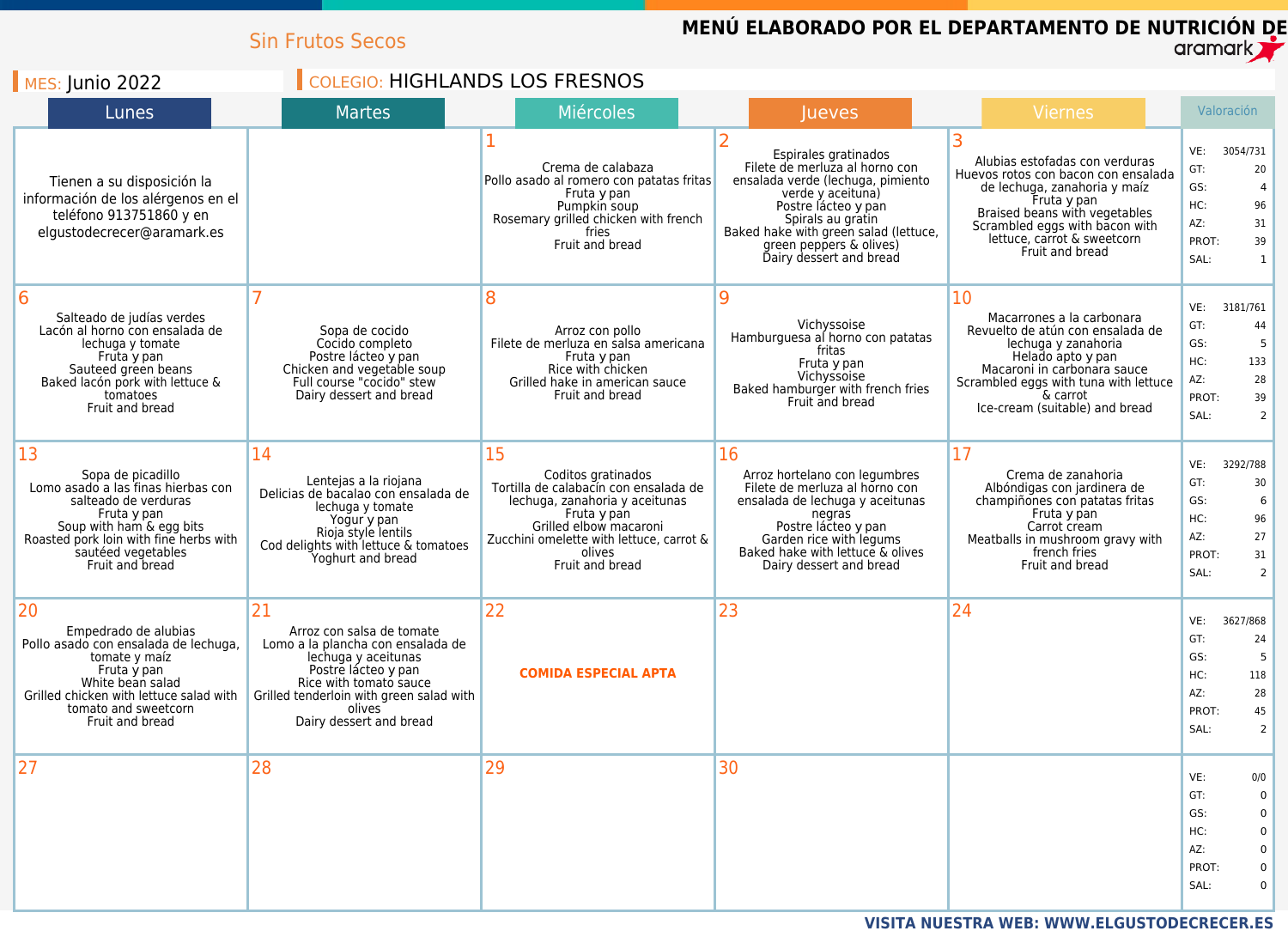|                                                                                                                                                                                                                                         | <b>Sin Gluten</b>                                                                                                                                                                                                                                        |                                                                                                                                                                                                                                                                   |                                                                                                                                                                                                                                                                                                            | <b>MENU ELABORADO POR EL DEPARTAMENTO DE NUTRICION DE</b>                                                                                                                                                                                                            | $\alpha$ ramark $\gamma$                                                                                             |
|-----------------------------------------------------------------------------------------------------------------------------------------------------------------------------------------------------------------------------------------|----------------------------------------------------------------------------------------------------------------------------------------------------------------------------------------------------------------------------------------------------------|-------------------------------------------------------------------------------------------------------------------------------------------------------------------------------------------------------------------------------------------------------------------|------------------------------------------------------------------------------------------------------------------------------------------------------------------------------------------------------------------------------------------------------------------------------------------------------------|----------------------------------------------------------------------------------------------------------------------------------------------------------------------------------------------------------------------------------------------------------------------|----------------------------------------------------------------------------------------------------------------------|
| $MES:$ Junio 2022                                                                                                                                                                                                                       | <b>COLEGIO: HIGHLANDS LOS FRESNOS</b>                                                                                                                                                                                                                    |                                                                                                                                                                                                                                                                   |                                                                                                                                                                                                                                                                                                            |                                                                                                                                                                                                                                                                      |                                                                                                                      |
| Lunes                                                                                                                                                                                                                                   | <b>Martes</b>                                                                                                                                                                                                                                            | Miércoles                                                                                                                                                                                                                                                         | <b>Jueves</b>                                                                                                                                                                                                                                                                                              | <b>Viernes</b>                                                                                                                                                                                                                                                       | Valoración                                                                                                           |
| Tienen a su disposición la<br>información de los alérgenos en el<br>teléfono 913751860 y en<br>elgustodecrecer@aramark.es                                                                                                               |                                                                                                                                                                                                                                                          | Crema de calabaza<br>Pollo asado al romero con patatas fritas<br>Fruta y pan (sin gluten)<br>Pumpkin soup<br>Rosemary grilled chicken with french<br>fries<br>Fruit and bread (gluten free)                                                                       | Pasta (sin gluten) gratinada<br>Filete de merluza al horno con<br>ensalada verde (lechuga, pimiento<br>verde y aceituna)<br>Postre lácteo y pan (sin gluten)<br>Pasta au gratin (gluten free)<br>Baked hake with green salad (lettuce,<br>green peppers & olives)<br>Dairy dessert and bread (gluten free) | Alubias estofadas con verduras<br>Huevos rotos con bacon con ensalada<br>de lechuga, zanahoria y maíz<br>Fruta y pan (sin gluten)<br>Braised beans with vegetables<br>Scrambled eggs with bacon with<br>lettuce, carrot & sweetcorn<br>Fruit and bread (gluten free) | 3193/764<br>VE:<br>GT:<br>28<br>GS:<br>HC:<br>99<br>27<br>AZ:<br>PROT:<br>36<br>SAL:<br>$\mathbf{1}$                 |
| 6<br>Salteado de judías verdes<br>Lacón al horno con ensalada de<br>lechuga y tomate<br>Fruta y pan (sin gluten)<br>Sauteed green beans<br>Baked lacón pork with lettuce &<br>tomatoes<br>Fruit and bread (gluten free)                 | Sopa de cocido (sin gluten)<br>Cocido completo<br>Postre lácteo y pan (sin gluten)<br>"Cocido" Soup (gluten free)<br>Full course "cocido" stew<br>Dairy dessert and bread (gluten free)                                                                  | 8<br>Arroz con pollo<br>Filete de merluza a la plancha<br>Fruta y pan (sin gluten)<br>Rice with chicken<br>Grilled hake<br>Fruit and bread (gluten free)                                                                                                          | 9<br>Vichyssoise<br>Hamburguesa al horno con patatas<br>tritas<br>Fruta y pan (sin gluten)<br>Vichyssoise<br>Baked hamburger with french fries<br>Fruit and bread (gluten free)                                                                                                                            | 10<br>Pasta (sin gluten) con tomate<br>Revuelto de atún con ensalada de<br>lechuga y zanahoria<br>Helado y pan (sin gluten)<br>Pasta (gluten free) with tomato sauce<br>Scrambled eggs with tuna with lettuce<br>& carrot<br>Ice cream and bread (gluten free)       | VE:<br>3350/801<br>GT:<br>52<br>GS:<br>9<br>HC:<br>129<br>AZ:<br>28<br>PROT:<br>39<br>SAL:<br>2                      |
| 13<br>Sopa de picadillo (sin gluten)<br>Lomo asado con salteado de verduras<br>Fruta y pan (sin gluten)<br>Broth with ham & egg bits (gluten free)<br>Grilled tenderloin with sauteed<br>vegetables<br>Fruit and bread (gluten free)    | 14<br>Patatas estofadas<br>Pechuga de pollo a la plancha con<br>ensalada de lechuga y tomate<br>Yogur y pan (sin gluten)<br>Stewed potatoes<br>Chicken breast with lettuce & tomatoes<br>Yoghurt and bread (gluten free)                                 | 15<br>Pasta (sin gluten) gratinada<br>Tortilla de calabacín con ensalada de<br>lechuga, zanahoria y aceitunas<br>Fruta y pan (sin gluten)<br>Pasta au gratin (gluten free)<br>Zucchini omelette with lettuce, carrot &<br>olives<br>Fruit and bread (gluten free) | 16<br>Arroz hortelano con legumbres<br>Filete de merluza al horno con<br>ensalada de lechuga y aceitunas<br>negras<br>Postre lácteo y pan (sin gluten)<br>Garden rice with legums<br>Baked hake with lettuce & olives<br>Dairy dessert and bread (gluten free)                                             | 17<br>Crema de zanahoria<br>Albóndigas caseras con patatas fritas<br>Fruta y pan (sin gluten)<br>Carrot cream<br>Homemade meatballs with french fries<br>Fruit and bread (gluten free)                                                                               | VE:<br>3112/745<br>GT:<br>31<br>GS:<br>8<br>HC:<br>92<br>AZ:<br>24<br>30<br>PROT:<br>SAL:<br>2                       |
| 20<br>Empedrado de alubias<br>Pollo asado con ensalada de lechuga,<br>tomate y maíz<br>Fruta y pan (sin gluten)<br>White bean salad<br>Grilled chicken with lettuce salad with<br>tomato and sweetcorn<br>Fruit and bread (gluten free) | 21<br>Arroz con salsa de tomate<br>Lomo a la plancha con ensalada de<br>lechuga y aceitunas<br>Postre lácteo y pan (sin gluten)<br>Rice with tomato sauce<br>Grilled tenderloin with green salad with<br>olives<br>Dairy dessert and bread (gluten free) | 22<br><b>COMIDA ESPECIAL APTA</b>                                                                                                                                                                                                                                 | 23                                                                                                                                                                                                                                                                                                         | 24                                                                                                                                                                                                                                                                   | 3694/884<br>VE:<br>GT:<br>29<br>GS:<br>HC:<br>116<br>AZ:<br>27<br>PROT:<br>43<br>SAL:<br>2                           |
| 27                                                                                                                                                                                                                                      | 28                                                                                                                                                                                                                                                       | 29                                                                                                                                                                                                                                                                | 30                                                                                                                                                                                                                                                                                                         |                                                                                                                                                                                                                                                                      | VE:<br>0/0<br>GT:<br>$\Omega$<br>GS:<br>$\Omega$<br>HC:<br>$\Omega$<br>AZ:<br>0<br>PROT:<br>$\mathbf 0$<br>SAL:<br>0 |

**VISITA NUESTRA WEB: WWW.ELGUSTODECRECER.ES**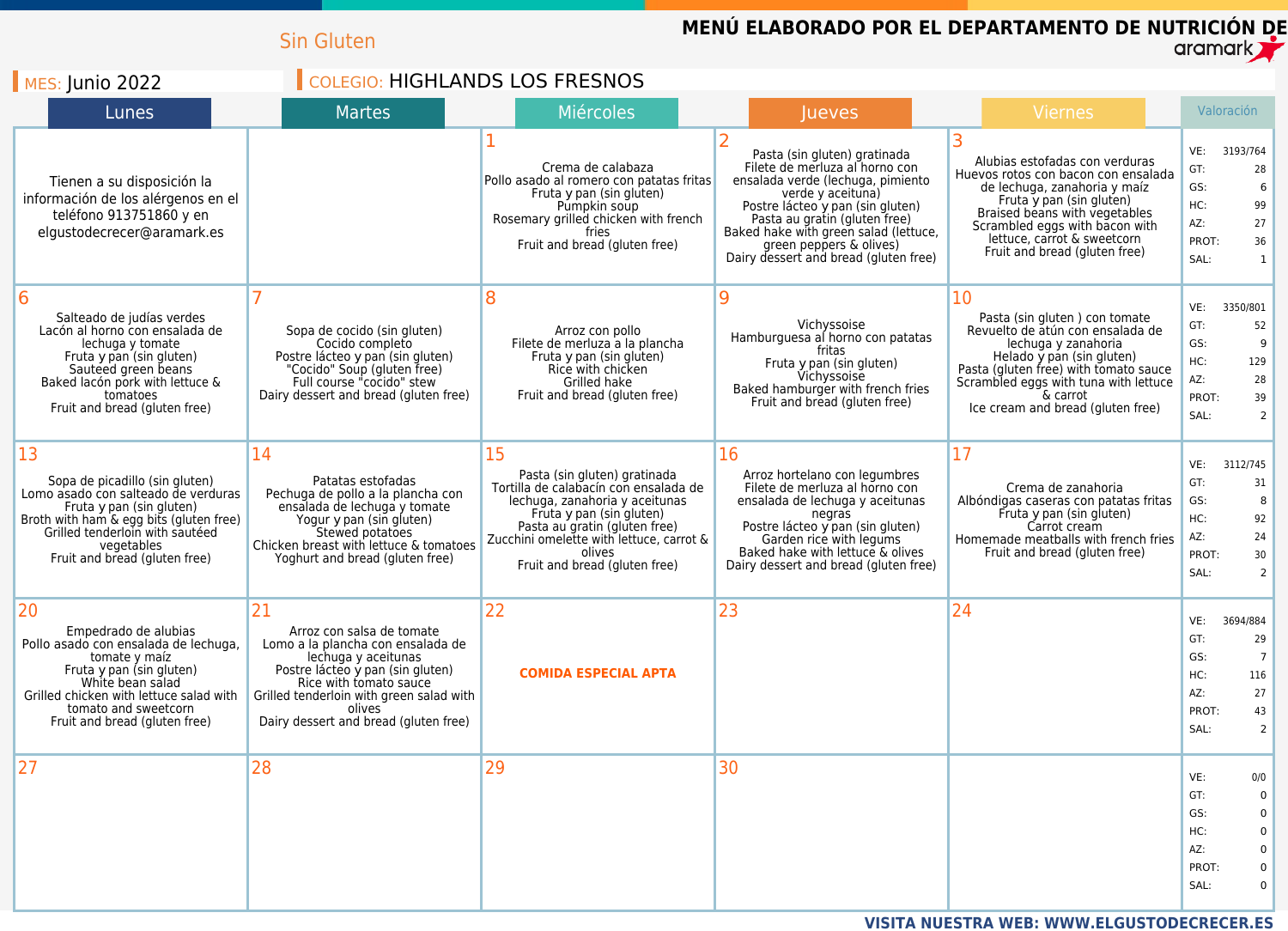|                                                                                                                                                                                                                             | <b>Sin Huevo</b>                                                                                                                                                                                                              |                                                                                                                                                                                                                                                            | MENÚ ELABORADO POR EL DEPARTAMENTO DE NUTRICIÓN DE                                                                                                                                                                                                                                      |                                                                                                                                                                                                                                        | aramark <b>T</b>                                                                                                  |
|-----------------------------------------------------------------------------------------------------------------------------------------------------------------------------------------------------------------------------|-------------------------------------------------------------------------------------------------------------------------------------------------------------------------------------------------------------------------------|------------------------------------------------------------------------------------------------------------------------------------------------------------------------------------------------------------------------------------------------------------|-----------------------------------------------------------------------------------------------------------------------------------------------------------------------------------------------------------------------------------------------------------------------------------------|----------------------------------------------------------------------------------------------------------------------------------------------------------------------------------------------------------------------------------------|-------------------------------------------------------------------------------------------------------------------|
| $MES:$ Junio 2022                                                                                                                                                                                                           | <b>COLEGIO: HIGHLANDS LOS FRESNOS</b>                                                                                                                                                                                         |                                                                                                                                                                                                                                                            |                                                                                                                                                                                                                                                                                         |                                                                                                                                                                                                                                        |                                                                                                                   |
| Lunes                                                                                                                                                                                                                       | <b>Martes</b>                                                                                                                                                                                                                 | <b>Miércoles</b>                                                                                                                                                                                                                                           | <b>Jueves</b>                                                                                                                                                                                                                                                                           | Viernes                                                                                                                                                                                                                                | Valoración                                                                                                        |
| Tienen a su disposición la<br>información de los alérgenos en el<br>teléfono 913751860 y en<br>elgustodecrecer@aramark.es                                                                                                   |                                                                                                                                                                                                                               | Crema de calabaza<br>Pollo asado al romero con patatas fritas<br>Fruta y pan integral<br>Pumpkin soup<br>Rosemary grilled chicken with french<br>fries<br>Fruit and wholemeal bread                                                                        | Pasta (sin huevo) con tomate<br>Filete de merluza al horno con<br>ensalada verde (lechuga, pimiento<br>verde y aceituna)<br>Postre lácteo y pan<br>Pasta (without egg) with tomato sauce<br>Baked hake with green salad (lettuce,<br>green peppers & olives)<br>Dairy dessert and bread | Alubias estofadas con verduras<br>Magro a la plancha con ensalada de<br>lechuga, zanahoria y maíz<br>Fruta y pan<br>Braised beans with vegetables<br>Grilled lean with lettuce, carrot &<br>sweetcorn<br>Fruit and bread               | 2966/709<br>VE:<br>GT:<br>20<br>GS:<br>HC:<br>96<br>AZ:<br>26<br>PROT:<br>40<br>SAL:<br>2                         |
| 16<br>Salteado de judías verdes<br>Lacón al horno con ensalada de<br>lechuga y tomate<br>Fruta y pan<br>Sauteed green beans<br>Baked lacón pork with lettuce &<br>tomatoes<br>Fruit and bread                               | Sopa de cocido (sin huevo)<br>Cocido completo<br>Postre lácteo y pan<br>"Cocido" soup (without egg)<br>Full course "cocido" stew<br>Dairy dessert and bread                                                                   | 8<br>Arroz con pollo<br>Filete de merluza en salsa americana<br>Fruta y pan integral<br>Rice with chicken<br>Grilled hake in american sauce<br><b>Fruit and wholemeal bread</b>                                                                            | 9<br>Vichyssoise<br>Hamburguesa al horno con patatas<br>fritas<br>Fruta y pan<br>Vichyssoise<br>Baked hamburger with french fries<br>Fruit and bread                                                                                                                                    | 10<br>Pasta (sin huevo) con tomate<br>Pavo a la plancha con ensalada de<br>lechuga y zanahoria<br>Helado apto y pan<br>Pasta (without egg) with tomato sauce<br>Grilled turkey with lettuce & carrot<br>Ice-cream (suitable) and bread | 3002/718<br>VE:<br>GT:<br>21<br>GS:<br>HC:<br>132<br>AZ:<br>29<br>PROT:<br>37<br>SAL:<br>$\mathcal{P}$            |
| 13<br>Sopa de pasta (sin huevo)<br>Lomo asado a las finas hierbas con<br>salteado de verduras<br>Fruta y pan<br>Pasta soup (without egg)<br>Roasted pork loin with fine herbs with<br>sautéed vegetables<br>Fruit and bread | 14<br>Lentejas a la riojana<br>Delicias de bacalao con ensalada de<br>lechuga y tomate<br>Yogur y pan<br>Rioja style lentils<br>Cod delights with lettuce & tomatoes<br>Yoghurt and bread                                     | 15<br>Pasta (sin huevo) con tomate<br>Pavo a la plancha con ensalada de<br>lechuga, zanahoria y aceitunas<br>Fruta y pan integral<br>Pasta (without egg) with tomato sauce<br>Grilled turkey with lettuce, carrot &<br>olives<br>Fruit and wholemeal bread | 16<br>Arroz hortelano con legumbres<br>Filete de merluza al horno con<br>ensalada de lechuga y aceitunas<br>negras<br>Postre lácteo y pan<br>Garden rice with legums<br>Baked hake with lettuce & olives<br>Dairy dessert and bread                                                     | 17<br>Crema de zanahoria<br>Albóndigas con jardinera de<br>champiñones con patatas fritas<br>Fruta y pan<br>Carrot cream<br>Meatballs in mushroom gravy with<br>french fries<br>Fruit and bread                                        | 3152/754<br>VE:<br>GT:<br>28<br>GS:<br>6<br>HC:<br>95<br>AZ:<br>24<br>PROT:<br>32<br>SAL:<br>2                    |
| 20<br>Empedrado de alubias<br>Pollo asado con ensalada de lechuga,<br>tomate y maíz<br>Fruta y pan<br>White bean salad<br>Grilled chicken with lettuce salad with<br>tomato and sweetcorn<br>Fruit and bread                | 21<br>Arroz con salsa de tomate<br>Lomo a la plancha con ensalada de<br>lechuga y aceitunas<br>Postre lácteo y pan<br>Rice with tomato sauce<br>Grilled tenderloin with green salad with<br>olives<br>Dairy dessert and bread | 22<br><b>COMIDA ESPECIAL APTA</b>                                                                                                                                                                                                                          | 23                                                                                                                                                                                                                                                                                      | 24                                                                                                                                                                                                                                     | VE:<br>3627/868<br>GT:<br>24<br>GS:<br>HC:<br>118<br>28<br>AZ:<br>PROT:<br>45<br>SAL:<br>2                        |
| 27                                                                                                                                                                                                                          | 28                                                                                                                                                                                                                            | 29                                                                                                                                                                                                                                                         | 30                                                                                                                                                                                                                                                                                      |                                                                                                                                                                                                                                        | VE:<br>0/0<br>GT:<br>$\Omega$<br>GS:<br>$\Omega$<br>HC:<br>$\Omega$<br>AZ:<br>$\Omega$<br>PROT:<br>0<br>SAL:<br>0 |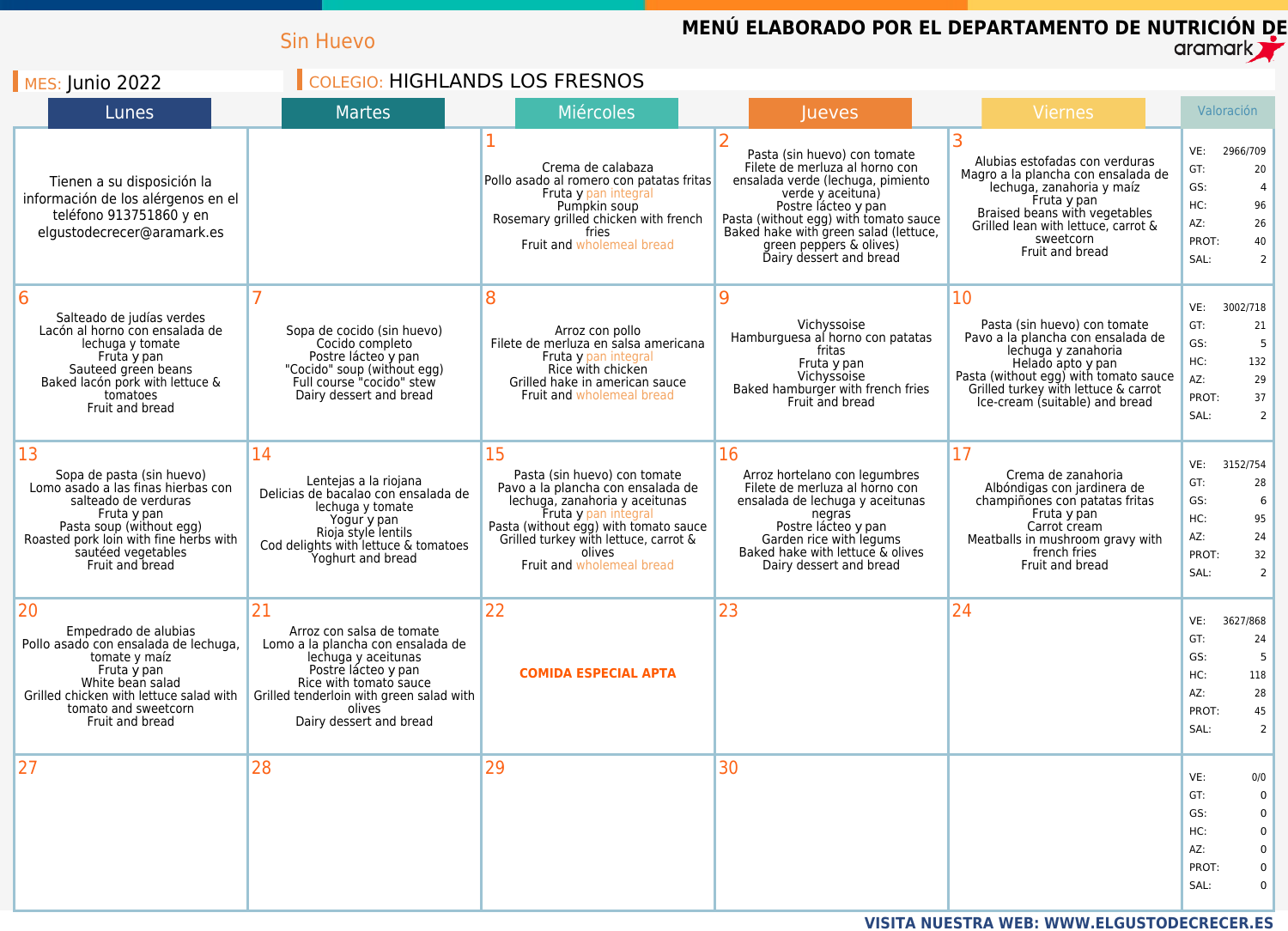|                                                                                                                                                                                                                     | Sin Lactosa                                                                                                                                                                                                                        |                                                                                                                                                                                                                                                             |                                                                                                                                                                                                                                                                          | MENÚ ELABORADO POR EL DEPARTAMENTO DE NUTRICIÓN DE                                                                                                                                                                                        | aramark <b>T</b>                                                                                                                   |
|---------------------------------------------------------------------------------------------------------------------------------------------------------------------------------------------------------------------|------------------------------------------------------------------------------------------------------------------------------------------------------------------------------------------------------------------------------------|-------------------------------------------------------------------------------------------------------------------------------------------------------------------------------------------------------------------------------------------------------------|--------------------------------------------------------------------------------------------------------------------------------------------------------------------------------------------------------------------------------------------------------------------------|-------------------------------------------------------------------------------------------------------------------------------------------------------------------------------------------------------------------------------------------|------------------------------------------------------------------------------------------------------------------------------------|
| $MES:$ Junio 2022                                                                                                                                                                                                   | <b>COLEGIO: HIGHLANDS LOS FRESNOS</b>                                                                                                                                                                                              |                                                                                                                                                                                                                                                             |                                                                                                                                                                                                                                                                          |                                                                                                                                                                                                                                           |                                                                                                                                    |
| Lunes                                                                                                                                                                                                               | <b>Martes</b>                                                                                                                                                                                                                      | <b>Miércoles</b>                                                                                                                                                                                                                                            | <b>Jueves</b>                                                                                                                                                                                                                                                            | Viernes                                                                                                                                                                                                                                   | Valoración                                                                                                                         |
| Tienen a su disposición la<br>información de los alérgenos en el<br>teléfono 913751860 y en<br>elgustodecrecer@aramark.es                                                                                           |                                                                                                                                                                                                                                    | Crema de calabaza<br>Pollo asado al romero con patatas fritas<br>Fruta y pan integral<br>Pumpkin soup<br>Rosemary grilled chicken with french<br>fries<br>Fruit and wholemeal bread                                                                         | Espirales con tomate<br>Filete de merluza al horno con<br>ensalada verde (lechuga, pimiento<br>verde y aceituna)<br>Postre especial y pan<br>Spirals with tomato sauce<br>Baked hake with green salad (lettuce,<br>green peppers & olives)<br>Special desserts and bread | Alubias estofadas con verduras<br>Huevos rotos con bacon con ensalada<br>de lechuga, zanahoria y maíz<br>Fruta y pan<br>Braised beans with vegetables<br>Scrambled eggs with bacon with<br>lettuce, carrot & sweetcorn<br>Fruit and bread | VE:<br>3048/729<br>GT:<br>20<br>GS:<br>3<br>HC:<br>102<br>AZ:<br>26<br>PROT:<br>38<br>SAL:<br>$\overline{2}$                       |
| 6<br>Salteado de judías verdes<br>Lacón al horno con ensalada de<br>lechuga y tomate<br>Fruta y pan<br>Sauteed green beans<br>Baked lacón pork with lettuce &<br>tomatoes<br>Fruit and bread                        | Sopa de cocido<br>Cocido completo<br>Postre especial y pan<br>Chicken and vegetable soup<br>Full course "cocido" stew<br>Special desserts and bread                                                                                | 8<br>Arroz con pollo<br>Filete de merluza en salsa americana<br>Fruta y pan integral<br>Rice with chicken<br>Grilled hake in american sauce<br>Fruit and wholemeal bread                                                                                    | $\mathbf Q$<br>Crema de puerros<br>Hamburguesa al horno con patatas<br>fritas<br>Fruta y pan<br>Cream of leek<br>Baked hamburger with french fries<br>Fruit and bread                                                                                                    | 10<br>Macarrones con salsa de tomate<br>Revuelto de atún con ensalada de<br>lechuga y zanahoria<br>Helado apto y pan<br>Macaroni with tomato sauce<br>Scrambled eggs with tuna with lettuce<br>& carrot<br>Ice-cream (suitable) and bread | 3038/727<br>VE:<br>GT:<br>42<br>GS:<br>4<br>HC:<br>130<br>AZ:<br>29<br>PROT:<br>39<br>SAL:<br>$\overline{2}$                       |
| 13<br>Sopa de picadillo<br>Lomo asado a las finas hierbas con<br>salteado de verduras<br>Fruta y pan<br>Soup with ham & egg bits<br>Roasted pork loin with fine herbs with<br>sautéed vegetables<br>Fruit and bread | 14<br>Lentejas a la riojana<br>Pechuga de pollo a la plancha con<br>ensalada de lechuga y tomate<br>Yogur de soja y pan<br>Rioja style lentils<br>Chicken breast with lettuce & tomatoes<br>Soy yoghurt and bread                  | 15<br>Coditos con salsa de tomate<br>Tortilla de calabacín con ensalada de<br>lechuga, zanahoria y aceitunas<br>Fruta y pan integral<br>Elbow macaroni with tomato sauce<br>Zucchini omelette with lettuce, carrot &<br>olives<br>Fruit and wholemeal bread | 16<br>Arroz hortelano con legumbres<br>Filete de merluza al horno con<br>ensalada de lechuga y aceitunas<br>negras<br>Postre especial y pan<br>Garden rice with legums<br>Baked hake with lettuce & olives<br>Special desserts and bread                                 | 17<br>Crema de zanahoria<br>Albóndigas con jardinera de<br>champiñones con patatas fritas<br>Fruta y pan<br>Carrot cream<br>Meatballs in mushroom gravy with<br>french fries<br>Fruit and bread                                           | 3066/733<br>VE:<br>GT:<br>26<br>GS:<br>HC:<br>92<br>23<br>AZ:<br>PROT:<br>34<br>SAL:<br>2                                          |
| 20<br>Empedrado de alubias<br>Pollo asado con ensalada de lechuga,<br>tomate y maíz<br>Fruta y pan<br>White bean salad<br>Grilled chicken with lettuce salad with<br>tomato and sweetcorn<br>Fruit and bread        | 21<br>Arroz con salsa de tomate<br>Lomo a la plancha con ensalada de<br>lechuga y aceitunas<br>Postre especial y pan<br>Rice with tomato sauce<br>Grilled tenderloin with green salad with<br>olives<br>Special desserts and bread | 22<br><b>COMIDA ESPECIAL APTA</b>                                                                                                                                                                                                                           | 23                                                                                                                                                                                                                                                                       | 24                                                                                                                                                                                                                                        | VE:<br>3627/868<br>GT:<br>24<br>GS:<br>5<br>HC:<br>118<br>AZ:<br>28<br>PROT:<br>45<br>SAL:<br>2                                    |
| 27                                                                                                                                                                                                                  | 28                                                                                                                                                                                                                                 | 29                                                                                                                                                                                                                                                          | 30                                                                                                                                                                                                                                                                       |                                                                                                                                                                                                                                           | VE:<br>0/0<br>GT:<br>$\Omega$<br>GS:<br>$\Omega$<br>HC:<br>$\Omega$<br>AZ:<br>$\Omega$<br>PROT:<br>$\mathbf 0$<br>SAL:<br>$\Omega$ |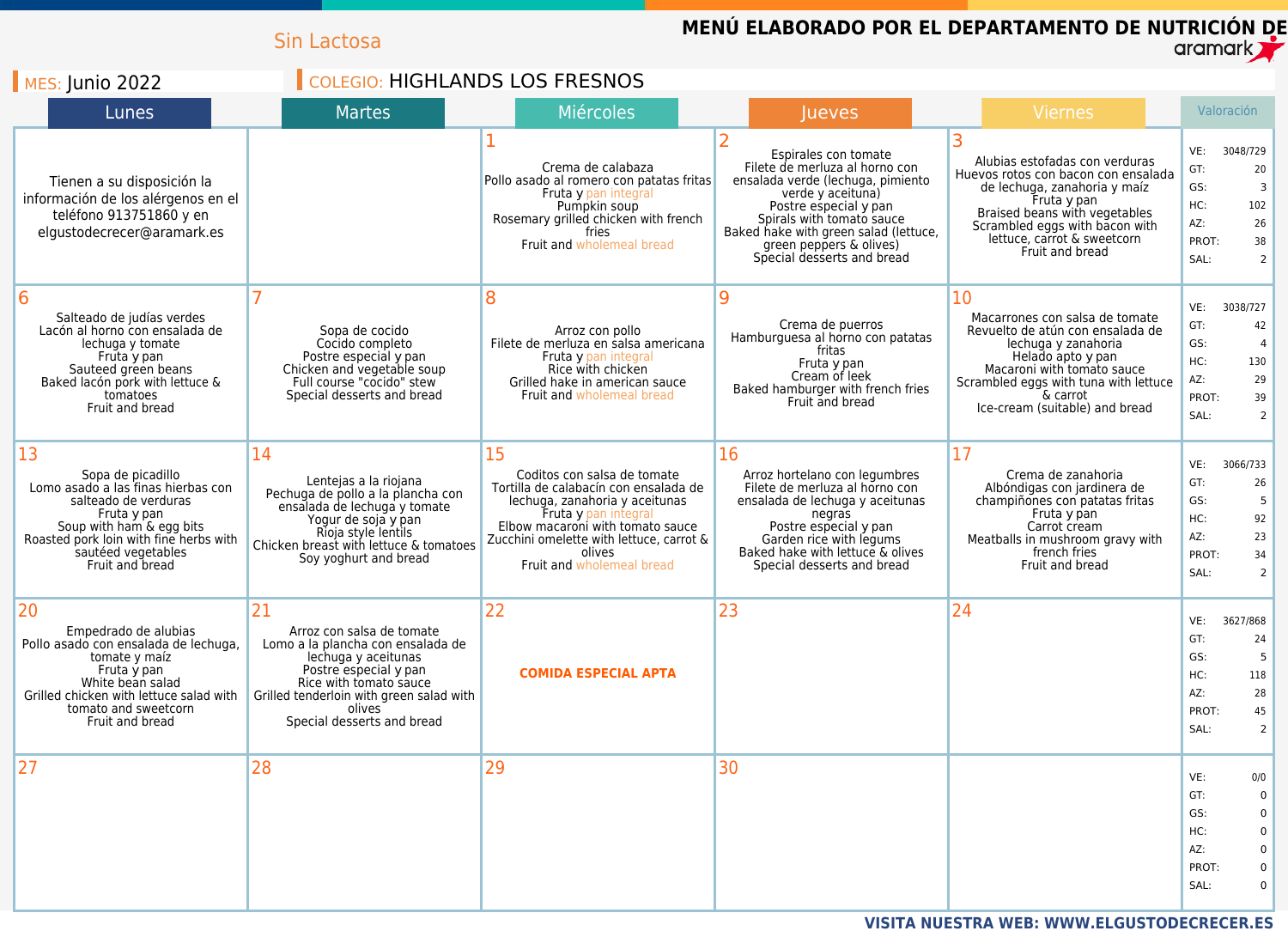|                                                                                                                                                                                                                     | <b>Sin Legumbres</b>                                                                                                                                                                                                                 |                                                                                                                                                                                                                                          | MENÚ ELABORADO POR EL DEPARTAMENTO DE NUTRICIÓN DE                                                                                                                                                                                                          |                                                                                                                                                                                                                                       | aramark <b>T</b>                                                                                                               |
|---------------------------------------------------------------------------------------------------------------------------------------------------------------------------------------------------------------------|--------------------------------------------------------------------------------------------------------------------------------------------------------------------------------------------------------------------------------------|------------------------------------------------------------------------------------------------------------------------------------------------------------------------------------------------------------------------------------------|-------------------------------------------------------------------------------------------------------------------------------------------------------------------------------------------------------------------------------------------------------------|---------------------------------------------------------------------------------------------------------------------------------------------------------------------------------------------------------------------------------------|--------------------------------------------------------------------------------------------------------------------------------|
| $\blacksquare$ MES: Junio 2022                                                                                                                                                                                      | <b>COLEGIO: HIGHLANDS LOS FRESNOS</b>                                                                                                                                                                                                |                                                                                                                                                                                                                                          |                                                                                                                                                                                                                                                             |                                                                                                                                                                                                                                       |                                                                                                                                |
| Lunes                                                                                                                                                                                                               | <b>Martes</b>                                                                                                                                                                                                                        | <b>Miércoles</b>                                                                                                                                                                                                                         | <b>Jueves</b>                                                                                                                                                                                                                                               | Viernes                                                                                                                                                                                                                               | Valoración                                                                                                                     |
| Tienen a su disposición la<br>información de los alérgenos en el<br>teléfono 913751860 y en<br>elgustodecrecer@aramark.es                                                                                           |                                                                                                                                                                                                                                      | Crema de calabaza<br>Pollo asado al romero con patatas fritas<br>Fruta y pan integral<br>Pumpkin soup<br>Rosemary grilled chicken with french<br>fries<br>Fruit and wholemeal bread                                                      | Espirales gratinados<br>Filete de merluza al horno con<br>ensalada verde (lechuga, pimiento<br>verde y aceituna)<br>Postre lácteo y pan<br>Spirals au gratin<br>Baked hake with green salad (lettuce,<br>green peppers & olives)<br>Dairy dessert and bread | Verduras salteadas<br>Huevos rotos con bacon con ensalada<br>de lechuga, zanahoria y maíz<br>Fruta y pan<br>Stir fry vegetables<br>Scrambled eggs with bacon with<br>lettuce, carrot & sweetcorn<br>Fruit and bread                   | VE:<br>2821/675<br>GT:<br>21<br>GS:<br>HC:<br>85<br>AZ:<br>32<br>PROT:<br>34<br>SAL:<br>$\mathcal{P}$                          |
| 6<br>Verduras salteadas<br>Lomo a la plancha con ensalada de<br>lechuga y tomate<br>Fruta y pan<br>Stir fry vegetables<br>Grilled tenderloin with lettuce &<br>tomatoes<br>Fruit and bread                          | Sopa de fideos<br>Pechuga de pollo a la plancha con<br>ensalada<br>Postre lácteo y pan<br>Noodle soup<br>Chicken breast with salad<br>Dairy dessert and bread                                                                        | 8<br>Arroz con pollo<br>Filete de merluza en salsa americana<br>Fruta y pan integral<br>Rice with chicken<br>Grilled hake in american sauce<br>Fruit and wholemeal bread                                                                 | $\mathbf Q$<br>Vichyssoise<br>Hamburguesa casera con patatas fritas<br>Fruta y pan<br>Vichyssoise<br>Homemade hamburger with french fries<br>Fruit and bread                                                                                                | 10<br>Macarrones a la carbonara<br>Revuelto de atún con ensalada de<br>lechuga y zanahoria<br>Postre especial y pan<br>Macaroni in carbonara sauce<br>Scrambled eggs with tuna with lettuce<br>& carrot<br>Special desserts and bread | VE:<br>2894/692<br>GT:<br>42<br>GS:<br>HC:<br>92<br>AZ:<br>27<br>PROT:<br>38<br>SAL:<br>2                                      |
| 13<br>Sopa de picadillo<br>Lomo asado a las finas hierbas con<br>salteado de verduras<br>Fruta y pan<br>Soup with ham & egg bits<br>Roasted pork loin with fine herbs with<br>sautéed vegetables<br>Fruit and bread | 14<br>Patatas estofadas<br>Delicias de bacalao con ensalada de<br>lechuga y tomate<br>Yogur y pan<br>Stewed potatoes<br>Cod delights with lettuce & tomatoes<br>Yoghurt and bread                                                    | 15<br>Coditos gratinados<br>Tortilla de calabacín con ensalada de<br>lechuga, zanahoria y aceitunas<br>Fruta y pan integral<br>Grilled elbow macaroni<br>Zucchini omelette with lettuce, carrot &<br>olives<br>Fruit and wholemeal bread | 16<br>Arroz con salsa de tomate<br>Filete de merluza al horno con<br>ensalada de lechuga y aceitunas<br>negras<br>Postre lácteo y pan<br>Rice with tomato sauce<br>Baked hake with lettuce & olives<br>Dairy dessert and bread                              | 17<br>Crema de zanahoria<br>Albóndigas caseras con patatas fritas<br>Fruta y pan<br>Carrot cream<br>Homemade meatballs with french fries<br>Fruit and bread                                                                           | VE:<br>3270/782<br>GT:<br>29<br>GS:<br>6<br>HC:<br>97<br>27<br>AZ:<br>PROT:<br>30<br>SAL:<br>2                                 |
| 20<br>Crema de verduras<br>Pollo asado con ensalada de lechuga,<br>tomate y maíz<br>Fruta y pan<br>Vegetables cream<br>Grilled chicken with lettuce salad with<br>tomato and sweetcorn<br>Fruit and bread           | 21<br>Arroz con salsa de tomate<br>Fritura variada con ensalada de<br>lechuga y aceitunas<br>Postre lácteo y pan<br>Rice with tomato sauce<br>Assorted fried fish platter with green<br>salad with olives<br>Dairy dessert and bread | 22<br><b>COMIDA ESPECIAL</b>                                                                                                                                                                                                             | 23                                                                                                                                                                                                                                                          | 24                                                                                                                                                                                                                                    | VE:<br>3429/820<br>GT:<br>29<br>GS:<br>5<br>HC:<br>107<br>AZ:<br>26<br>PROT:<br>32<br>SAL:<br>1                                |
| 27                                                                                                                                                                                                                  | 28                                                                                                                                                                                                                                   | 29                                                                                                                                                                                                                                       | 30                                                                                                                                                                                                                                                          |                                                                                                                                                                                                                                       | VE:<br>0/0<br>GT:<br>$\mathbf 0$<br>GS:<br>$\Omega$<br>HC:<br>$\Omega$<br>AZ:<br>$\Omega$<br>PROT:<br>$\mathbf 0$<br>SAL:<br>0 |